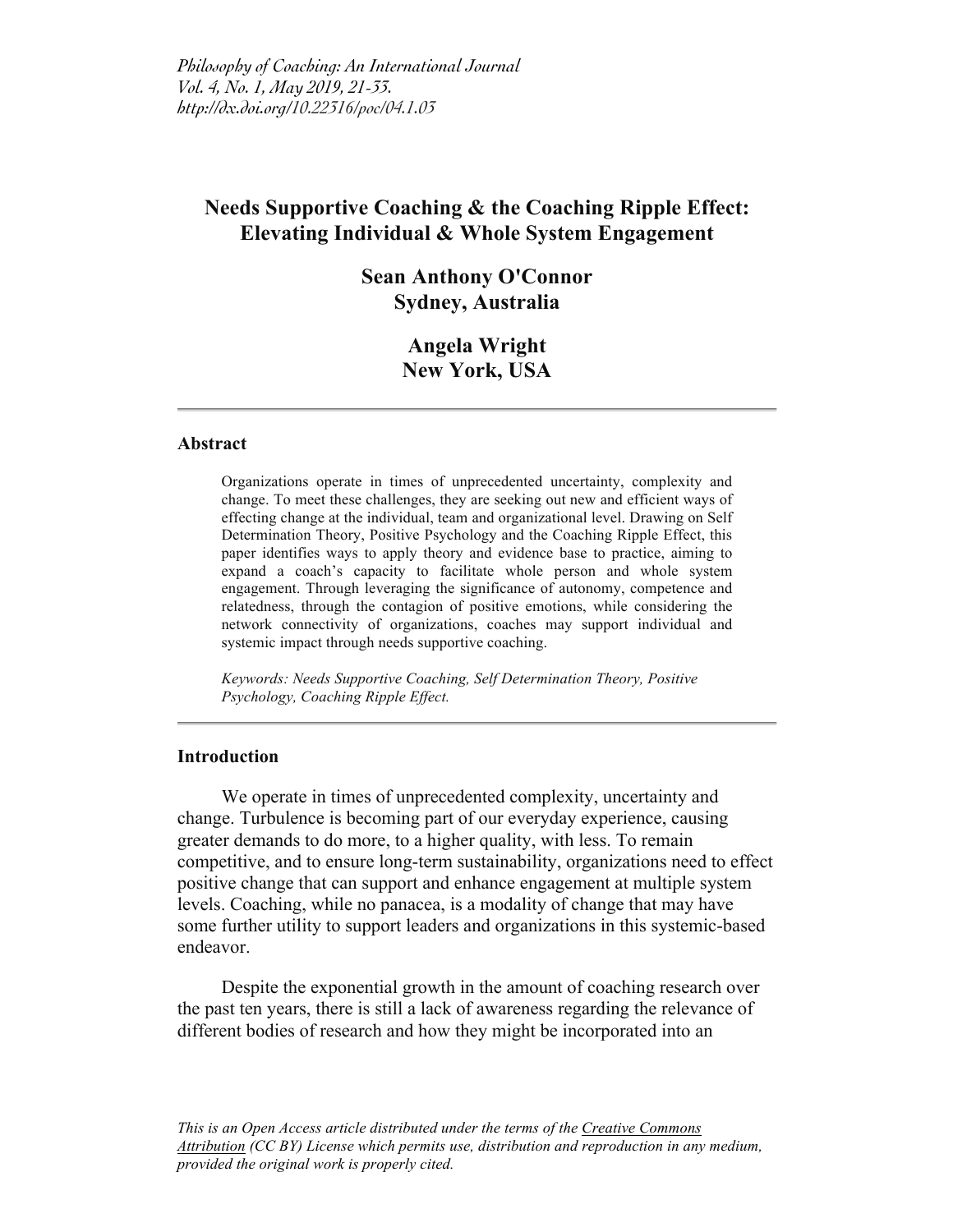evidenced-based coaching practice (Grant, 2016). There is even less evidence supporting the systemic utility of coaching alongside specific applications of useful change and motivational theories.

This paper provides a brief overview of Self-Determination Theory (SDT) and outlines how it may enhance coaching practice through its focus on the psychological processes active in coaching, and the psychological factors that impact human motivation. The concept of Needs Supportive Coaching (NSC) is introduced, alongside its links with Broaden and Build Theory (BBT), in order to demonstrate how the development of autonomous motivation may support positive coaching outcomes and enhance whole person engagement.

Finally, drawing on research into the Coaching Ripple Effect (CRE), the connections with SDT, positive emotions and emotional contagion, this paper attempts to demonstrate how coaches may take a multidimensional perspective on the coaching process in support of both whole person and whole system engagement. Implications for coaching drawn here will hopefully assist coaches in developing the capacity to better facilitate change at the individual, group and system levels. Through this, coaches may help support leaders looking to meet the requirements of a new era in organizational complexity.

#### *A brief overview of self-determination theory*

SDT is a theory of motivation (Deci & Ryan, 2000) that provides a practical framework for understanding the factors that promote motivation and healthy psychological functioning. SDT is a highly cited theory in psychology with a broad evidence base across industries. Diverse applications of SDT include within education (Deci, Vallerand, Pelletier, & Ryan, 1991), healthcare (Ng et al., 2012; Ryan, Patrick, Deci, & Williams, 2008), well-being (Ryan & Deci, 2000), sport, goal setting (Deci & Ryan, 2000), organizational development (Deci, Olafsen, & Ryan, 2017; Gagné & Deci, 2005) and more recently, coaching (Spence & Deci, 2013; Spence & Oades, 2011).

SDT identifies the three psychological needs of Autonomy, Competence, and Relatedness. We act autonomously when we believe our behavior is volitional, owned and self-endorsed rather than controlled. Competence is experienced when we use our capacities to achieve outcomes we value. Relatedness refers to the need for caring, warm and mutually supportive connections.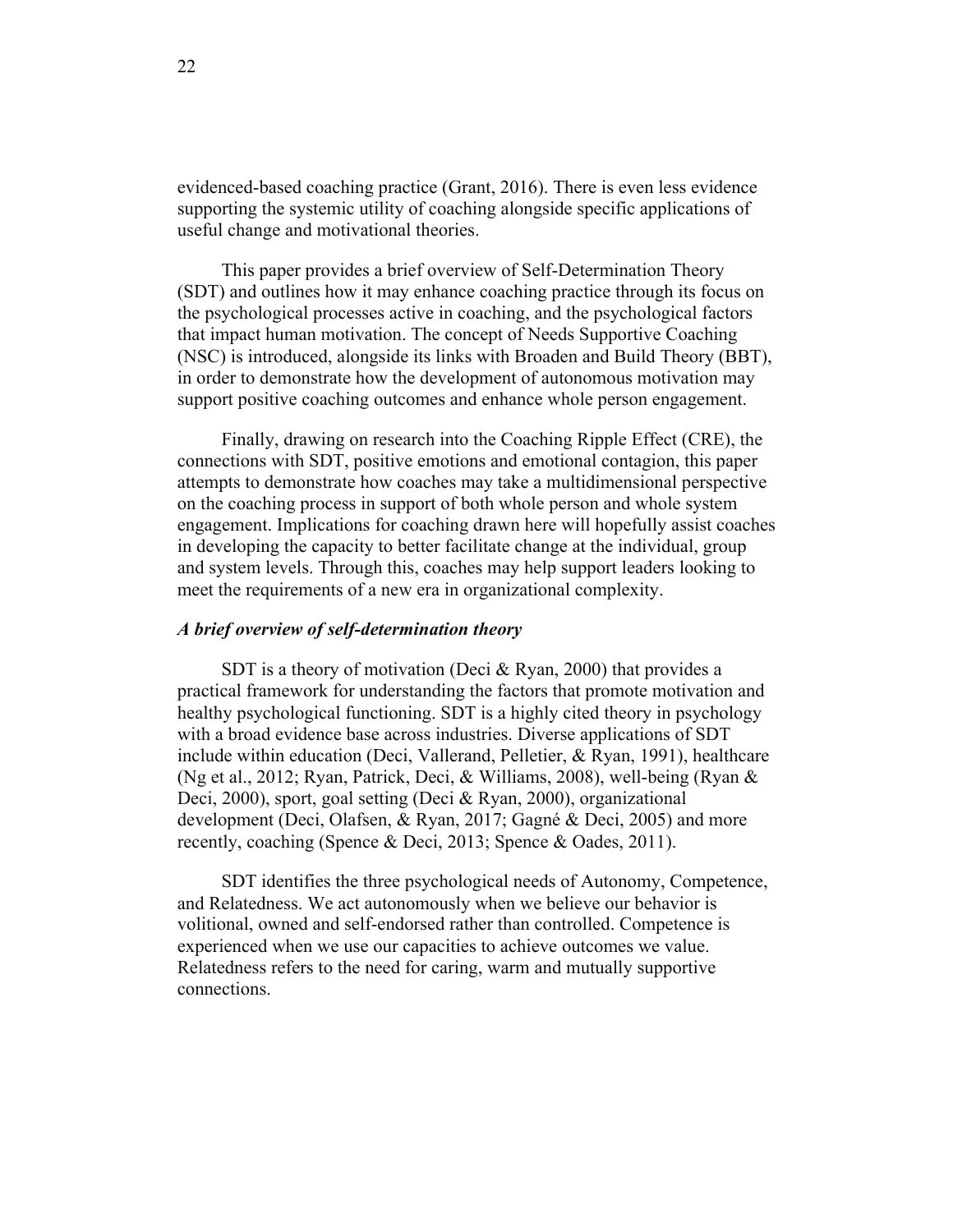Research suggests that social contexts such as workplaces can provide support for, or thwart, the satisfaction of these needs (Stone, Deci, & Ryan, 2009). When an individual perceives these needs as supported, they: 1) are more engaged, motivated and satisfied in their work; 2) have higher levels of self-esteem, performance, psychological and physical wellbeing; 3) have lower levels of anxiety, stress and emotional exhaustion; and 4) are less likely to suffer burnout and work-life conflict (Stone et al., 2009). Coaching may form an important component in the socio-cultural context outlined by SDT, providing needs support that allows for the emergence of higher levels of motivation and engagement (Spence & Deci, 2013). While coaching research has largely ignored the potential for systemic influence of coaching there is a great deal of potential utility particularly when considering how the supportive climate coaches can provide for leaders (Spence & Oades, 2011) may encourage leaders to positively impact organizational climate for others (Ekvall, 1996). This can occur through both providing an effective model of positive climate impact or through providing a positive environment for creative approaches to emerge which a leader can then apply in their context. This relationship between the coachee, coach and coaching context and that of the employee, leader and organizational context suggests that coaching may well provide a methodology for applying SDT at a systemic level.

SDT proposes that motivated behaviors vary in the degree to which they are autonomous or controlled. Deci and Ryan (2000) developed a continuum of reasons for acting from extrinsic to intrinsic (Extrinsic – "because I have to", Introjected – "because I should", Identified – "because I want to" and Intrinsic "for the love of it"). Across a variety of important life domains, supporting psychological needs and autonomous motivation are associated with higher levels of: task persistence - more sustained effort over time; task performance and goal attainment (Vansteenkiste, Simons, Lens, Sheldon, & Deci, 2004); task interest, enjoyment, and creativity (Hon, 2012); relationship quality (Deci & Ryan, 2014); psychological wellbeing; and physical health (Ng et al., 2012). Given the clear link between many factors important to workplace experience, autonomous motivation is critical in considerations of workplace engagement.

Importantly, satisfaction of the three psychological needs also facilitates a process known as "internalization". That is, the process of endorsing important behaviors even though they are not enjoyable or inherently satisfying. The theory proposes that we move towards more self-determined action over time via the process of internalization and integration of these previously extrinsic behaviors. It is through this process that the external can be integrated into our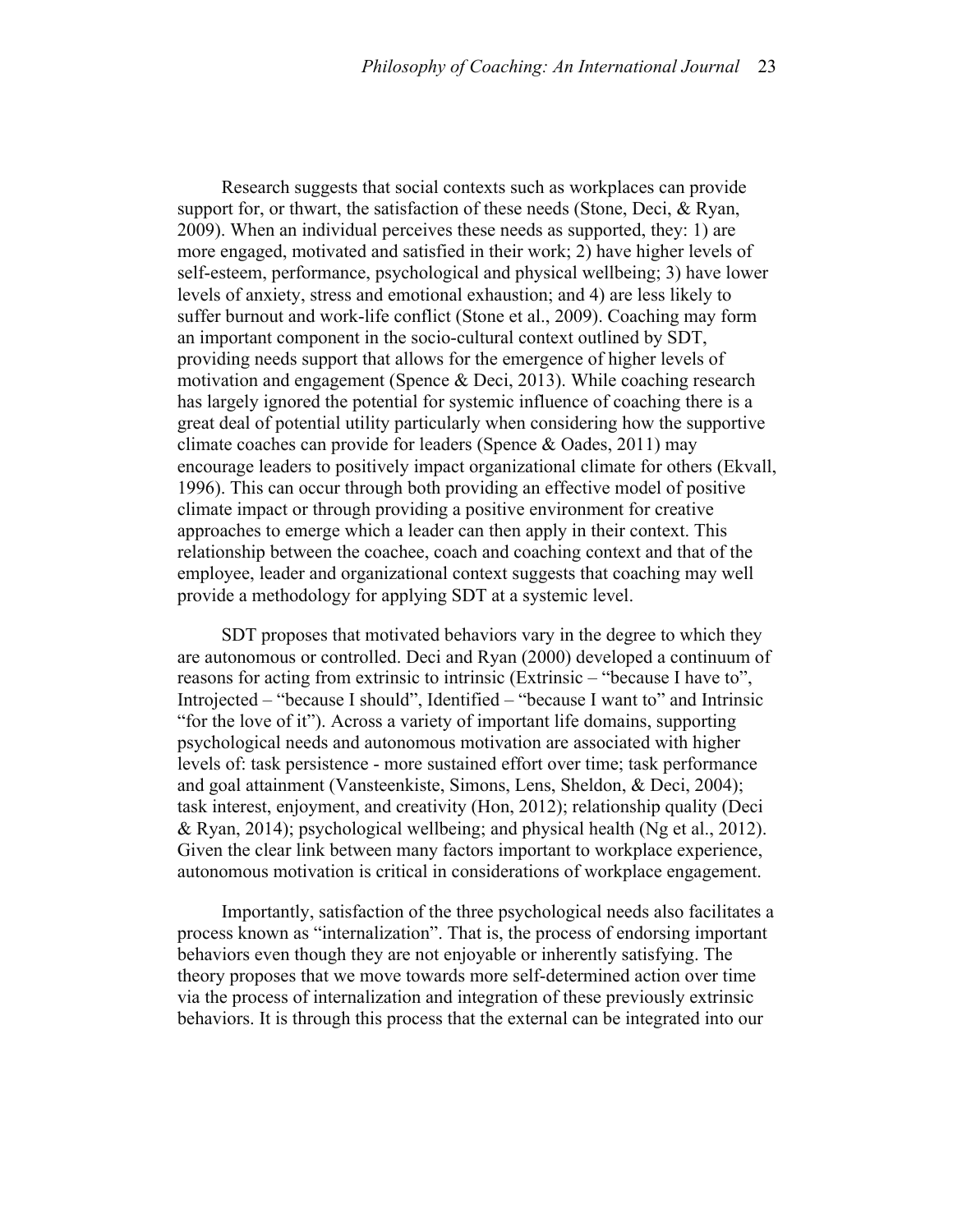sense of self, potentially creating alignment with the broader system of experience.

Motivational underpinnings greatly impact how much effort and energy we direct towards goal attainment. This is important in the context of coaching as coaches may be able to facilitate helpful shifts in the coachee's underlying motivation towards external goals (Spence & Deci, 2013), such as organizational or system-level goals, through exploration of the deeper relevance of those goals, and how they might represent the values and interests of the developing self - thereby supporting whole person engagement and supported adaptive self-creation. This process may simultaneously encourage alignment or at least an acknowledgement of potential relevance, with the goals of their teams, groups and organizations. Through this potential adaptive shift in individual-level perspective, coaches can encourage systemic-level thinking while also providing a needs supportive environment for growth and adaptive change.

Importantly, simple changes in the behavior of the leaders and managers within an organization can lead to significant changes in an individual's perception of "need support." These behavioral changes may be small, but their impact can be far reaching.

#### *The broaden and build theory*

Interventions that enhance positive emotions such as NSC, positive leadership and effective management can potentially help undo the effects of negative emotions, broaden cognitive and behavioral capacities, and build our personal resources.

Fredrickson's (2001, 2009) BBT posits that positive emotions: 1) Broaden our thought action repertoires; and 2) Build our enduring personal resources. While there is not the capacity for a full literature review here (see, Fredrickson 2004; 2009 for a more complete review) research has found that positive emotional experiences build:

• *Intellectual Resources* - enhancing learning, problem solving, creativity, accuracy of judgment, decision-making and performance on complex tasks, increasing possibilities for effective action, and expanding our view of the world, our relationships and interactions.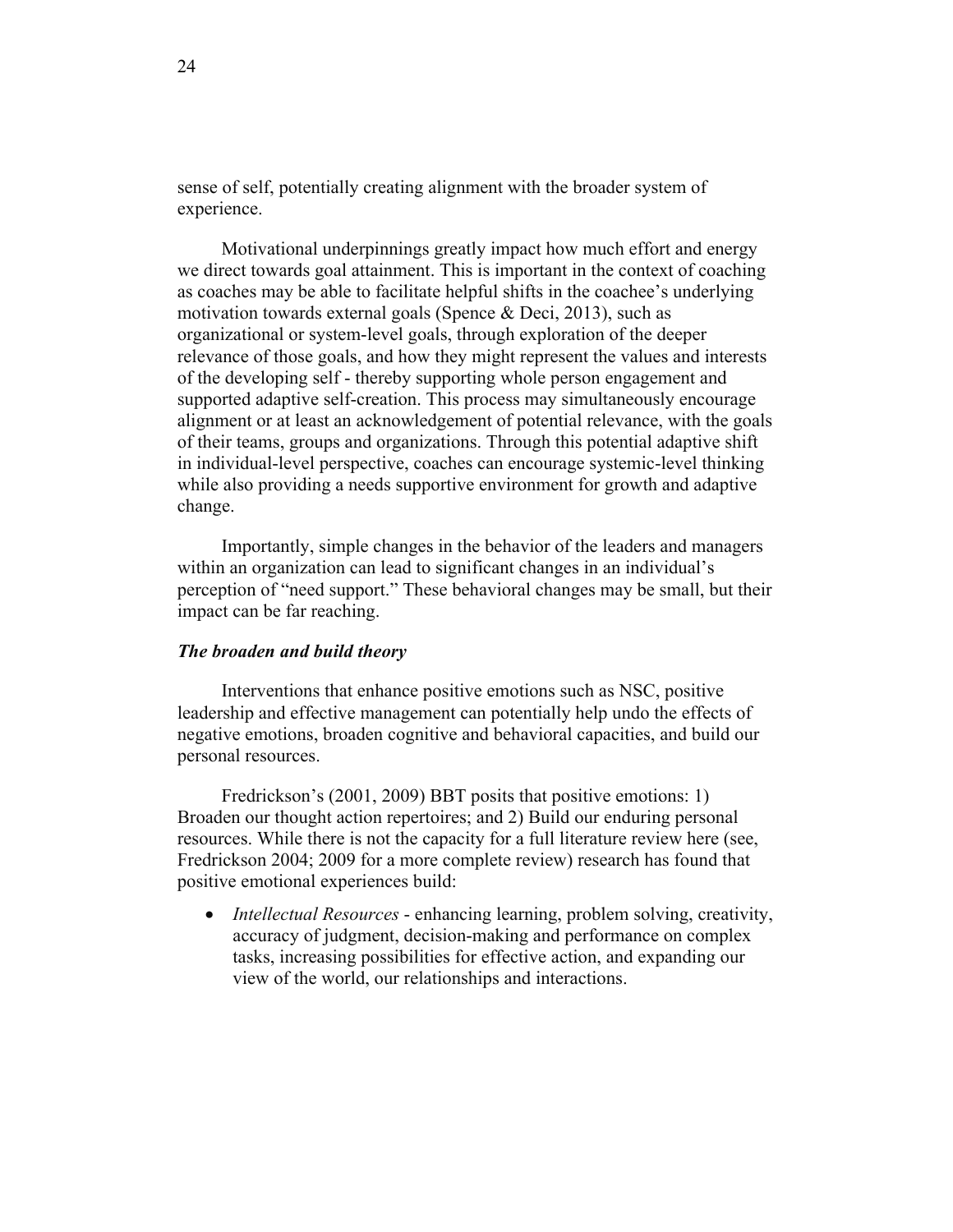- *Social Resources* enhancing interpersonal effectiveness, interconnectedness and co-ordination, solidifying and helping us make new bonds, increasing social connections and social support.
- *Psychological Resources* building resilience, optimism, goal striving and enhancing coping strategies.
- *Physical Resources* developing coordination, increasing strength, improving cardiovascular health, sleep quality, immunity from illness and disease.

Further, when the coach facilitates the expression of positive affect as an integral part of the coaching dialogue, emphasizing strengths and possibilities, and solutions and strategies, this increases wellbeing, enriches relationships, enhances performance and increases productivity, goal setting and hope (Seligman, Steen, Park, & Peterson, 2005).

Research shows that positive emotions are contagious (Bono & Ilies, 2006). Emotional Contagion is a type of social influence in which a person or group influences the emotions (positive or negative) of another. As identified in Fredrickson & Joiner (2002), in their research with college students on the relationship between coping and positive affect, shared positive affect can trigger a beneficial upward spiral of positive emotions. This upward spiral then increased cognitive flexibility and higher connectivity, which in turn, were linked to more productive outcomes and optimal functioning (Fredrickson & Joiner, 2002).

Given this process of emotional contagion and the relationship to constructs important to organizational function, leaders and managers hold a privileged and important position of influence in the sociocultural context, that holds a great deal of potential utility. Leaders as potential climate engineers have the potential to create emotional spaces that bring out the best in their people, promoting human flourishing. Human flourishing is characterized by exploration, excitement, creativity, and the use of intuition, the building of social connections, enhanced knowledge and increased levels of resilience. All of which are important organizational considerations for dealing with complexity and adapting effectively to change. These identified points of utility may all be considerations for coaching based interventions, aimed at supporting leaders to both enhance their positive organizational impact and the quality of the climate of a given system more generally for the benefit of others.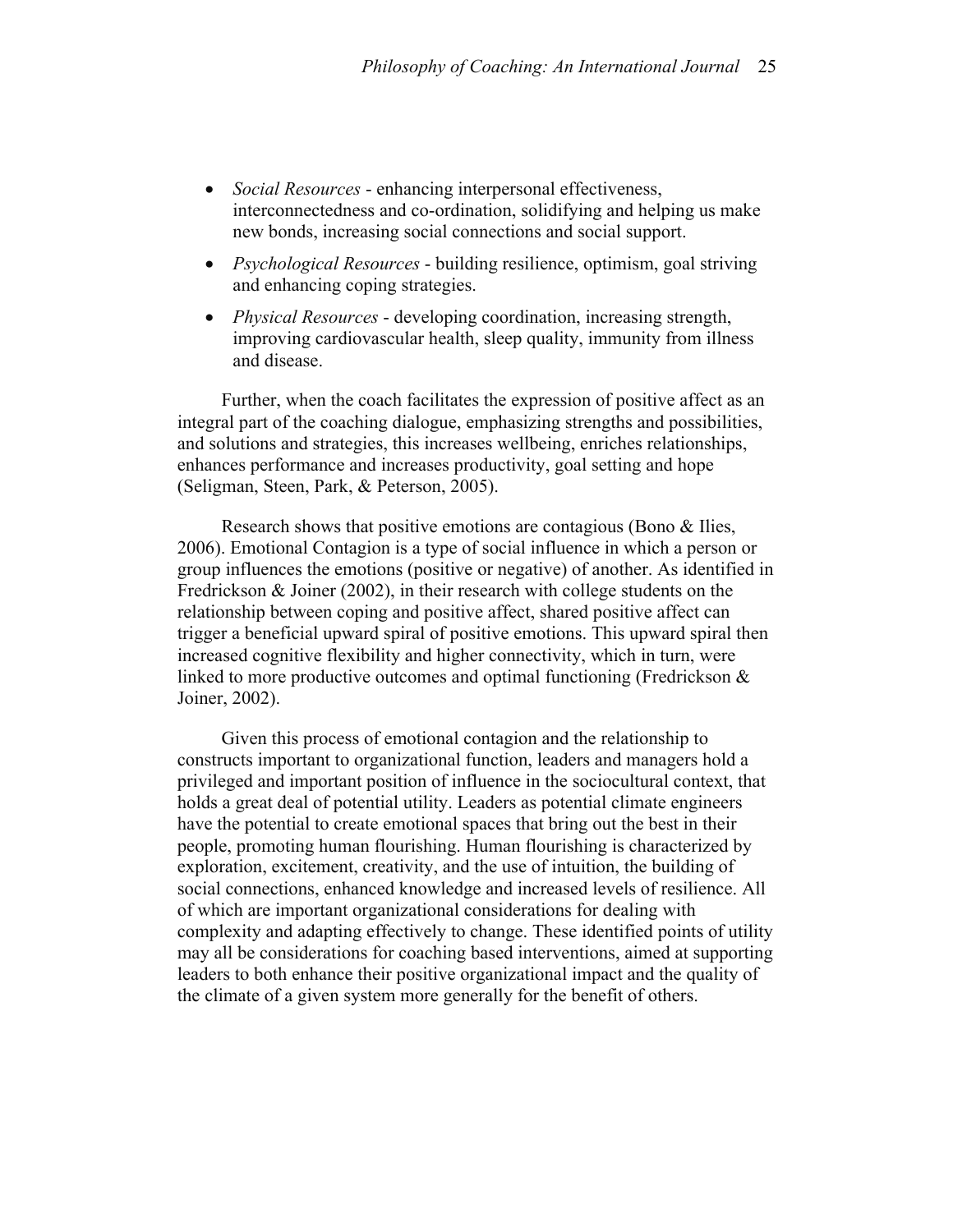Positive emotions facilitate the stimulation of ideas, encourage trust, and support the achievement of shared goals. They broaden the scope of one's selfperception, which blurs the distinction between self and others (Waugh & Fredrickson, 2006). When we broaden our thought action repertoires, we literally take in more information, we look at the bigger picture – this not only affords us more opportunities for effective action, but importantly it helps us think in terms of "we" not "I". This can result in feeling a greater alignment with, and for, our organization and its visions, purpose, goals and strategies. Importantly, positive affect assists the concordance of personal goals and values with the emerging outcomes of a group, while boosting personal meaning and transcendence so that strengths and goals are enacted in the service of something bigger than self (Seligman & Csikszentmihalyi, 2000) thereby supporting whole system engagement. The coaching engagement itself can provide the positive environment that allows the opportunity for these broader thought action repetoires to emerge. Coaches can then work to reinforce these more creative perspectives, taking advantage and reinforcing this thinking as it emerges in session, increasing the chances of longer term organizational alignment.

Broadening our attention, thinking and action, and building physical, intellectual and social resources, can then, fuel workplace success, enhancing organizational effectiveness and fostering employee growth. Indeed, research findings indicate that positive workforces perform better, and have a material impact on business outcomes, including profitability (Cameron, Bright & Caza, 2004).

SDT identifies the individual components of autonomy, competence and relatedness, and their importance in relation to motivation and growth that can be influenced by the needs supportiveness of a given context. BBT and the related evidence base provides an argument for the importance of positive emotions in relation to flourishing and performance. Both of these theories can easily be applied within a coaching process. While the relationship to system approaches, whole person and whole organization engagement has been alluded to, particularly with regard to emotional contagion, there is still a component missing. Specifically, the application of these theories through needs supportive coaching for systemic level influence or engagement. We turn now to a discussion of the coaching ripple effect (CRE) and systemic thinking in order to provide more specific implications and application of needs supportive coaching for multi-systemic level engagement.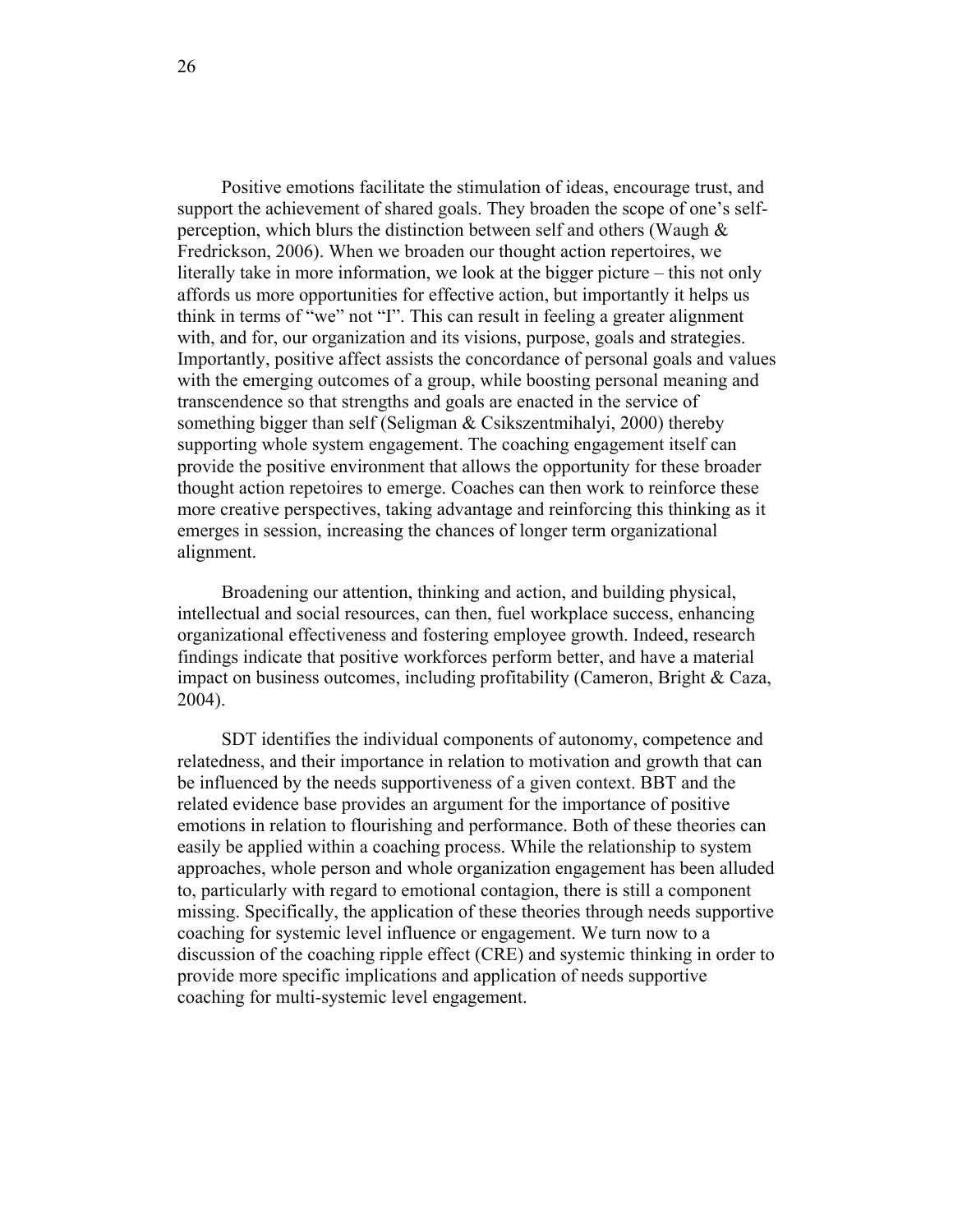## *The systemic-level importance of the coaching ripple effect*

When organizations engage coaching as a change methodology, there is often a focus or need beyond individual level change. Organizations are often looking for climate or cultural change, or at least, are hoping that through supporting their leaders to develop, they will be simultaneously supporting the staff that they work with. While the impact of coaching beyond the leader coached might be assumed, there is very limited empirical evidence supporting this position.

Organizational coaching research conducted by O'Connor and Cavanagh (2013) employing systemic level measurement through social network analysis, found that when coaching a number of individuals in a given system, the impact of positive change in the leader, has an effect on those most connected to those coached. This change was identified to occur through direct measures taken of the positivity of leader interactions with the coached individuals going beyond direct reports and spreading systemically through informal networks of organizational relationships. The increase in wellbeing of others was found to be directly related to the number of coached leaders a given individual was connected to in the system, as well as the frequency and positivity of their interactions and shows a direct systemic contagion effect over time.

The implication of the research into the coaching ripple effect (CRE) suggest coaching would seem to provide the space for leaders to develop, increasing their autonomy and competence with regard to leadership. This translates to changes in the interaction and positivity that they exhibit in a given system, which allows them the capacity to support and encourage the development of others. This shift, in turn, creates greater organizational relatedness and encourages others to identify opportunities for autonomy and competence, allowing basic needs to be met at a systemic level, through interactions that support continued shared growth and organizational engagement. From this perspective leadership development through coaching creates a basic needs supportive environment through the positivity and emotional contagion of interaction in the system.

Through establishing a climate that supports positive interaction and encourages growth, leadership coaching can provide a process through which autonomy is encouraged in others. This allows these autonomous individuals to further spread the impact of change through the self-directed nature of their engagement with the system. Through their autonomously driven positive interaction, they create relatedness, which from a systemic perspective, creates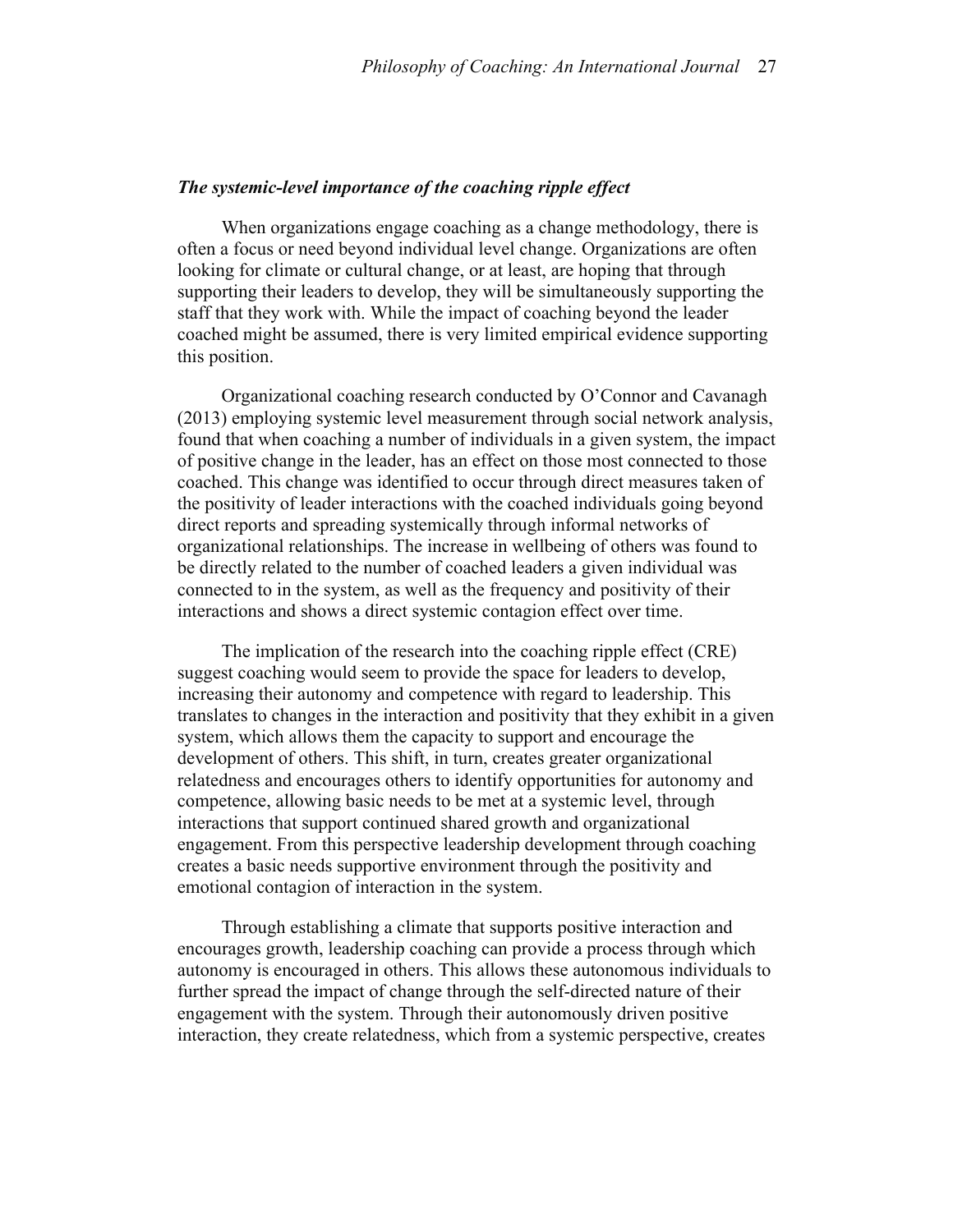positive behavioral attractors, increasing wellbeing in others, and supporting further spread of positive change that in turn, allows for greater organizational engagement.

This spread of change, supportive of wellbeing and engagement through coaching and leadership, may be further enhanced by including a specific focus on the basic need of competence. Developing competency around network and system thinking, and the ability to accurately identify important connections in systems, allows leaders to strategically consider the impact of their interactions in supporting the needs of those they interact with, from a more holistic perspective. It is important to consider how they change processes, encourage interaction, and support initiatives that allow for high levels of positive interaction increasing the spread of change. A focus on competence is also a leverage-able process that may increase wellbeing, contributing further to the needs supportive systemic climate.

While enhancing leadership through NSC allows for greater opportunity for autonomy and competence, both in the leaders the coaches work with, and those the leaders are connected to, it is the positivity and quality of interaction that allows for greater connectivity and relatedness throughout a system (O'Connor & Cavanagh, 2013). This facilitates the emergence of positive upward spirals creating the CRE, and positively shaping organizational climate, workplace engagement and performance. This provides a clear link between how through understanding SDT and the importance of creating Needs supportive environments, coaches can support leaders to impact emotional experiences within systems as supported by the broaden and build theory of positive emotions. If strategies are employed that focused on the positivity of leadership interaction in the system, these NSC approaches may lead to a coaching ripple effect, with the potential of broader systemic impact.

#### **Implications for Coaching Practice**

While there are a number of implications more broadly for organizations, educators and researchers, given the scope of the current paper, the focus of implications here is on coaching practice in particular. It is the current researcher's intention to explore these broader implications in a separate article so that they can be covered in more detail.

In the current complex, uncertain and rapidly evolving organizational context, in order to remain competitive, and sustainable, organizations are required to effect positive change that enhances motivation and engagement at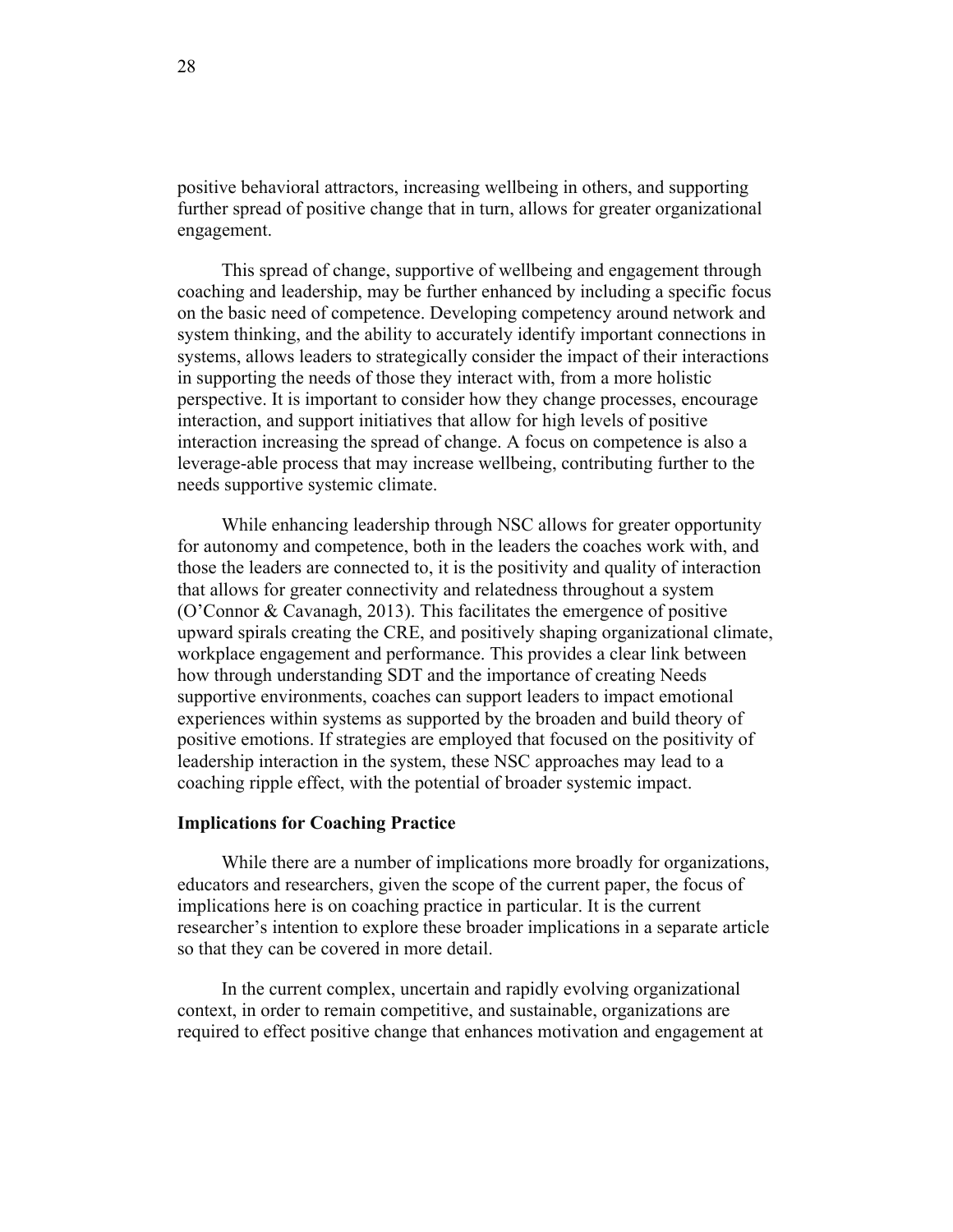multiple system levels. This creates both a challenge and a tremendous opportunity for executive and leadership coaching.

There has been an exponential growth in the amount of coaching-specific and coaching-related research over the past ten years (Grant, 2011). Despite this, coaching practice and research have advanced without specifically drawing on relevant and established theories of human motivation.

Coaching is concerned with the enhancement of human functioning, the success of which depends on how well coachees can manage their feelings, thoughts and actions (Grant & Cavanagh, 2011). The process of personal and professional change may be challenging and as such, coachees may be ambivalent, even resistant, to development. Personal autonomy and motivation are critical because "positive and lasting results most likely occur when a client becomes actively engaged and personally invested in change" (Ryan, Lynch, Vansteenkiste & Deci, 2011, p. 194).

It is critically important for coaches to understand and work with psychological processes that have an impact on motivation and readiness to change. SDT provides a useful set of ideas for guiding coaching practice. Many of these ideas have been extensively researched, and their utility established across a range of contexts. NSC underpinned by SDT, aims to support the development of autonomous motivation and facilitate the process of integration and internalization that may enhance whole person engagement.

NSC also provides a mechanism for the experiencing of positive emotions, which in turn leads to many positive outcomes, not least the capacity for optimum functioning and human flourishing. Through the process of emotional contagion, coaches may also facilitate wider system change and or influence.

Despite the fact that coaching is an established and increasingly popular change methodology used to facilitate individual and cultural change, published research has tended to focus heavily on individual level outcomes. The impact of coaching at the level of the group, team, organization or system has largely been ignored. The research on the CRE (O'Connor & Cavanagh, 2013), provides an empirical foundation and potential pathway for further exploration into the systemic impact of one-on-one leadership coaching on the broader organizational context.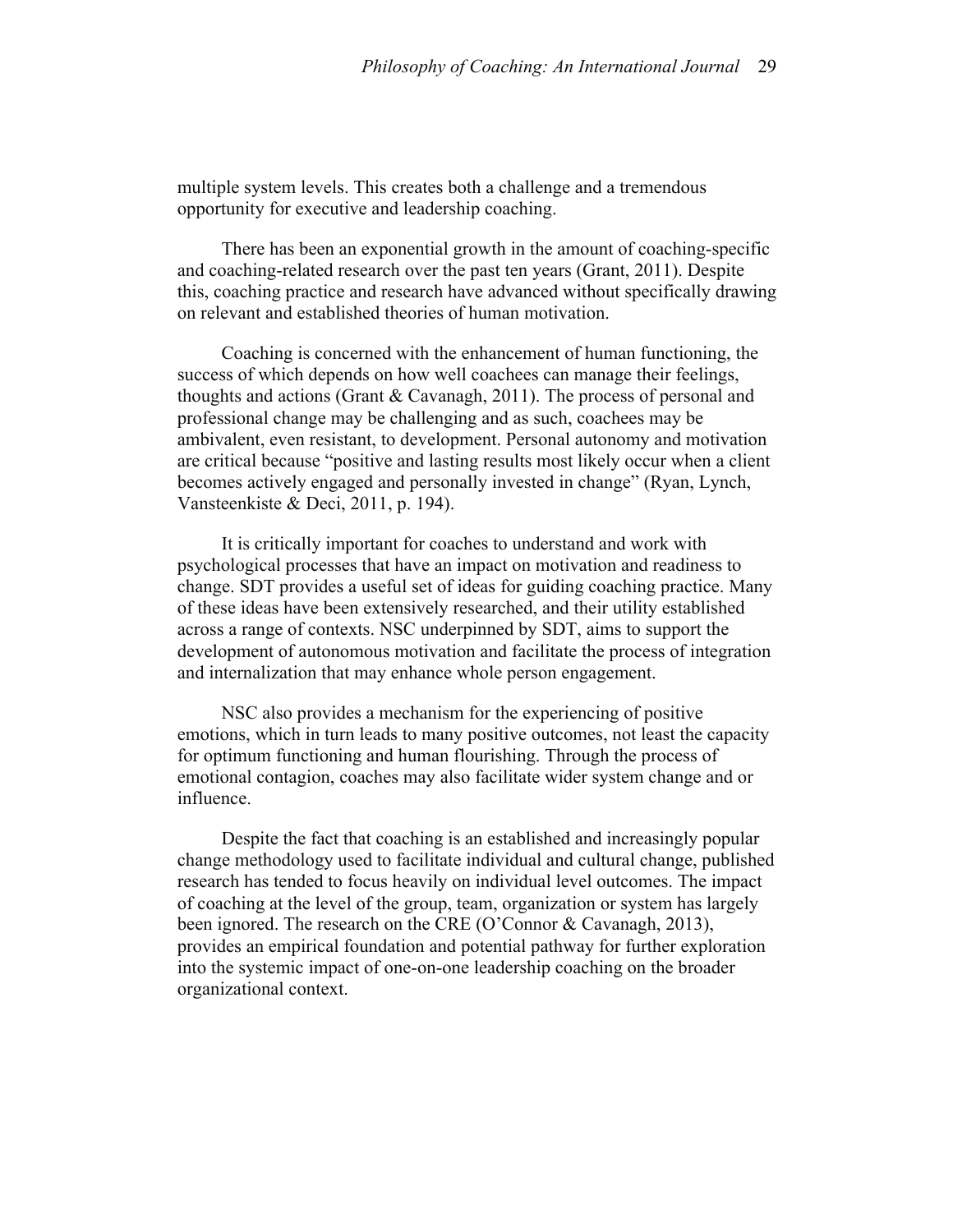Separately, SDT, BBT and the CRE offer scientifically rigorous approaches to coaching that are based on strong theoretical footings. Taken together, they are uniquely placed to make a significant, evidence based contribution to the development of a systemic approach to coaching that not only facilitates whole person and whole system engagement, but simultaneously supports individuals, groups and organizations to positively transform and change.

Coaching for a needs-supportive climate requires that coaches are both supportive of the needs of their direct client in the context of coaching session and engagement, while also understanding that those they are coaching are connected to and have impact on the organizational climate. This concern in itself will help coaches to develop a more network based systemic thinking that can serve as an example to help their coachees develop in this way too.

From research within BBT and the coaching ripple effect we understand the importance of positivity, positive emotions and emotional contagion. Given this, coaches should be able to use their own emotions directly with their clients to provide climates supportive of growth. Coaches may also equip their coachees to harness the effectiveness of positivity for the benefit of those they are connected to, enhancing the potential for whole system engagement and effective system-wide development.

From a systems perspective, and considering the BBT and SDT findings, relatedness and the network of connectivity coachees are embedded within become a direct concern and area for active intervention for coaching engagements. Coaching can assist leaders to develop a systemic competency through collaborating in change design. If this includes the structure of connectivity, for the benefit of individuals and the organisation more broadly, it also provides an opportunity to extend the systemic utility of coaching.

#### **Conclusion**

Needs supportive coaching can utilize both SDT and BBT to provide adaptive approaches to coaching that support growth and development. While further exploration and research is needed in this area there are a number of supported applications that can be useful to coaching aimed at supporting leaders and organizations in these complex times.

Moreover, the findings on the CRE highlight a number of important implications for the way we design, target and measure coaching in an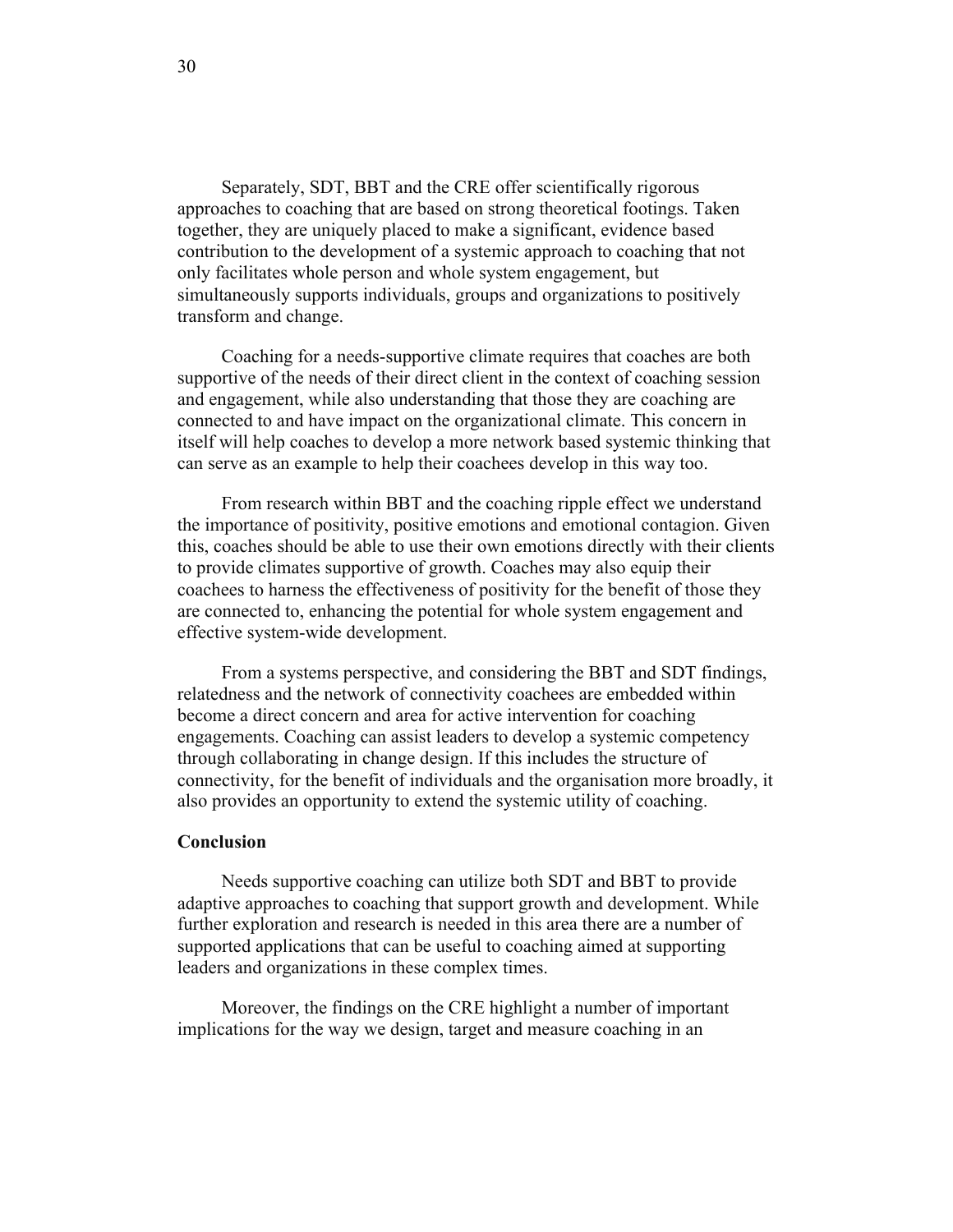organizational context. There are also important implications for how coaches, leaders and managers think and behave when embedded in complex evolving networks. Understanding these implications can assist coaches to support leaders in meeting the requirements of a new era in organizational complexity.

Coaches in working closely with leaders would be well placed to consider the needs supportive environment they create in their coaching sessions as well as how that translates to the impact the leaders they work with can have on the organization climate. These approaches to organizational impact are then likely to have lasting benefit for both the system and system members. Another important conclusion is the importance of autonomy and competence as potential conduits for engaging system members with the systems they work in. Through effective leadership coaching intervention design, these systemic-level effects may be enhanced as leaders focus on supporting these needs within the systems the lead.

Furthermore, by combining our understanding of the benefits of autonomy, competence and relatedness in how leaders develop organizational climates supportive of growth and engagement (SDT), with the known contagion effects of positive emotion (BBT), and the importance of the pattern of interactive relationships for influencing systemic change (CRE), coaches are well equipped to construct innovative needs supportive leadership interventions. These innovative approaches may then allow broader system impact representing an evidence-based approach to effective systemic coaching that elevates the individual and encourages whole system engagement.

## **References**

- Bono, J. E., & Ilies, R. (2006). Charisma, positive emotions and mood contagion. *The Leadership Quarterly*, *17*(4), 317-334.
- Cameron, K. S., Bright, D., & Caza, A. (2004). Exploring the relationships between organizational virtuousness and performance. *American Behavioral Scientist*, *47*(6), 766-790.
- Deci, E. L., Olafsen, A. H., & Ryan, R. M. (2017). Self-determination theory in work organizations: The state of a science. *Annual Review of Organizational Psychology and Organizational Behavior, 4*, 19-43.
- Deci, E. L., & Ryan, R. M. (2000). The "what" and "why" of goal pursuits: Human needs and the self-determination of behavior. *Psychological Inquiry, 11*(4), 227-268.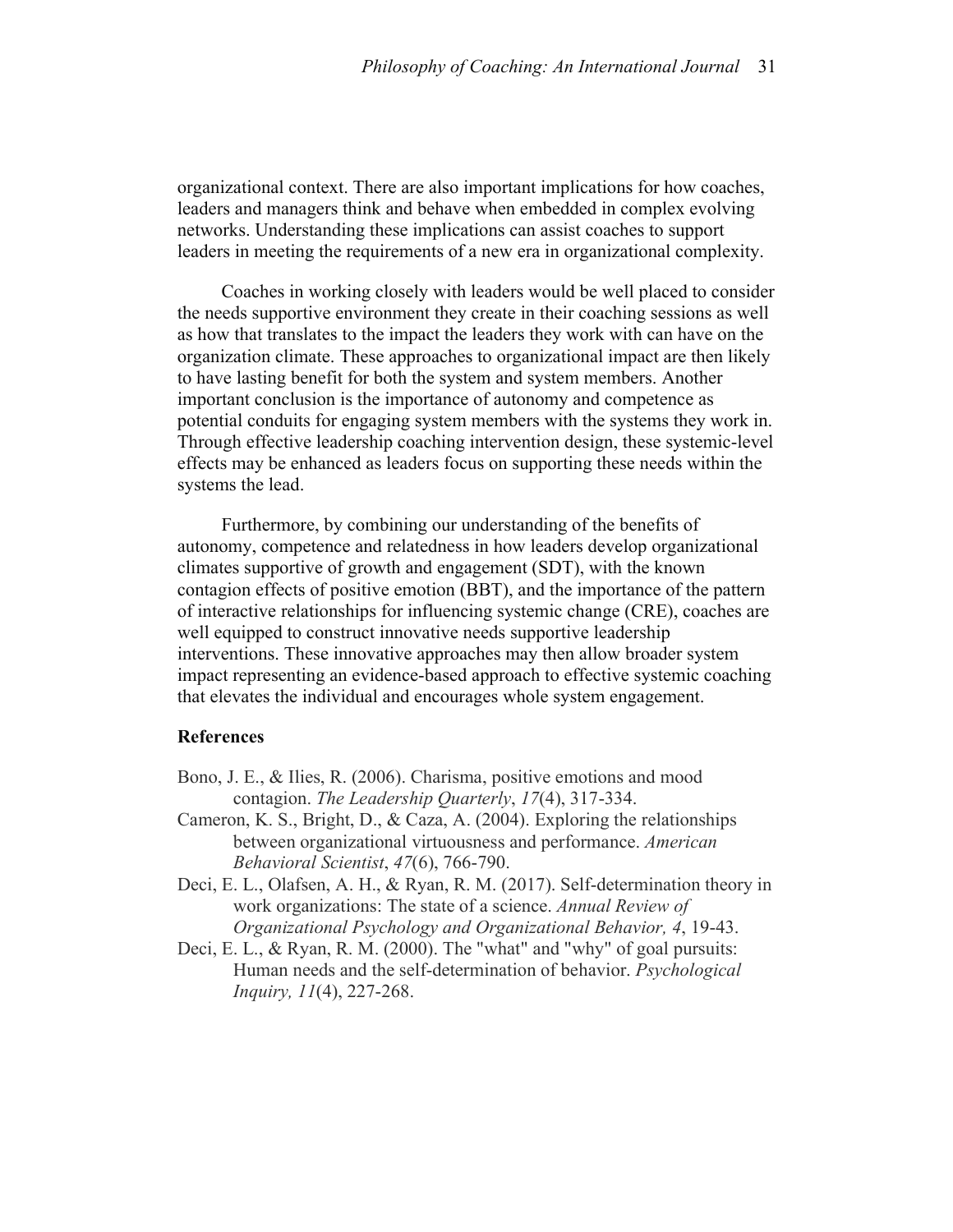- Deci, E. L., & Ryan, R. M. (2014). Autonomy and need satisfaction in close relationships: Relationships motivation theory *Human motivation and interpersonal relationships* (pp. 53-73): Springer.
- Deci, E. L., Vallerand, R. J., Pelletier, L. G., & Ryan, R. M. (1991). Motivation and education: The self-determination perspective. *Educational psychologist, 26*(3-4), 325-346.
- Ekvall, G. (1996). Organizational climate for creativity and innovation. *European Journal of Work and Organizational Psychology, 5*(1), 105- 123. doi:10.1080/13594329608414845
- Fredrickson, B. L. (2001). The role of positive emotions in positive psychology: The broaden-and-build theory of positive emotions. *American psychologist*, *56*(3), 218.
- Fredrickson, B. L. (2004). The broaden–and–build theory of positive emotions. *Philosophical Transactions of the Royal Society of London. Series B: Biological Sciences*, *359*(1449), 1367-1377.
- Fredrickson, B. (2009). *Positivity*. Harmony.
- Fredrickson, B. L., & Joiner, T. (2002). Positive emotions trigger upward spirals toward emotional well-being. *Psychological science*, *13*(2), 172- 175.
- Grant, A. M. (2011). Workplace, executive and life coaching: An annotated bibliography from the behavioural science and business literature. Sydney: Coaching Psychology Unit, University of Sydney.
- Grant, A. M. (2016). What constitutes evidence-based coaching?: A two-bytwo framework for distinguishing strong from weak evidence for coaching. *International journal of evidence based coaching and mentoring*, *14*(1), 74.
- Grant, A. M., & Cavanagh, M. J. (2011). Coaching and positive psychology. *Designing positive psychology: Taking stock and moving forward*, 293-309.
- Gagné, M., & Deci, E. L. (2005). Self-determination theory and work motivation. *Journal of Organizational Behavior, 26*(4), 331-362.
- Hon, A. H. (2012). Shaping environments conductive to creativity: The role of intrinsic motivation. *Cornell Hospitality Quarterly, 53*(1), 53-64.
- Ng, J. Y., Ntoumanis, N., Thøgersen-Ntoumani, C., Deci, E. L., Ryan, R. M., Duda, J. L., & Williams, G. C. (2012). Self-determination theory applied to health contexts: A meta-analysis. *Perspectives on Psychological Science, 7*(4), 325-340.
- O'Connor, S., & Cavanagh, M. (2013). The coaching ripple effect: The effects of developmental coaching on wellbeing across organisational